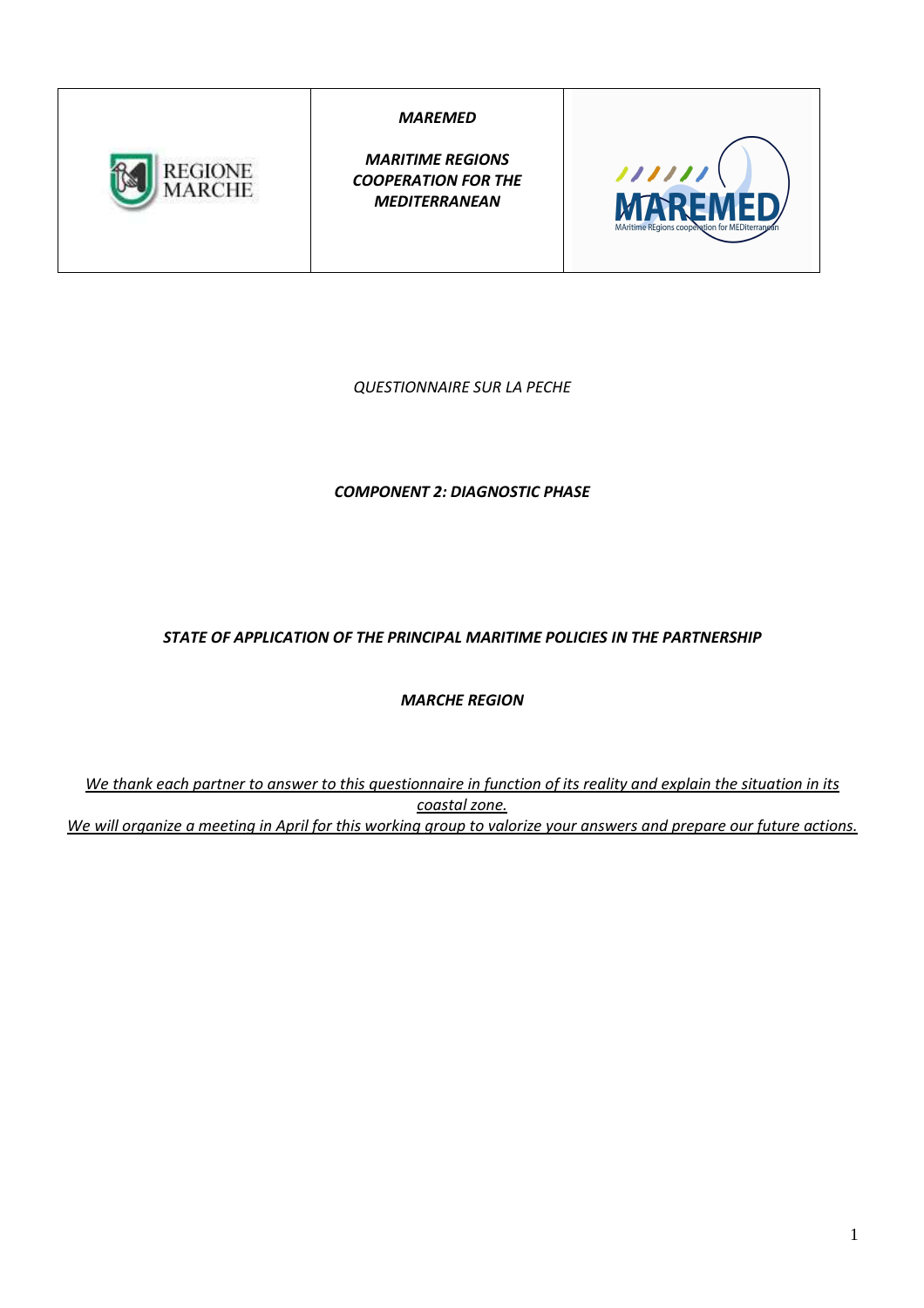#### DIAGNOSIS OF THE REGIONAL FISHERIES DIMENSION:

- a. MAPS OF COASTAL COMMUNITIES DEPENDENT ON FISHERIES ACTIVITIES. Please provide information about:
	- The type of area (islands; sparsely populated area; remote small-scale fishing port or adjoining main regional ports; inland; etc…)
	- number of inhabitants;
	- surface;
	- Size and type of the fleet;
	- Employment per sector: fishing; aquaculture (shellfish aquaculture), processing/marketing;
	- Type of Employment: % of young/male/women
	- Is any regional/local indicator on fishing activities dependency available?
	- Data on scrapping
	- Main data and size of the local fishing market (how sale is managed; any input available on volume of sales
	- Direct selling (where available)

| Fisheries      | Municipality/  | Population | Sufrace               | Number of | Employment | Employment  |
|----------------|----------------|------------|-----------------------|-----------|------------|-------------|
| Area           | Community      |            |                       | fishing   | in Fishing | in          |
|                |                |            |                       | vessels   |            | Aquaculture |
| $\mathbf{1}$   | Municipality   | 29.976     | 50.40 km <sup>2</sup> | 317       | 294        | 27          |
|                | of Paralimni   |            |                       |           |            |             |
|                | Municipality   |            | 31.33 km <sup>2</sup> |           |            |             |
|                | of Agia Napa   |            |                       |           |            |             |
|                | & Agia Thekla  |            |                       |           |            |             |
|                | Liopetri       |            | 24.13 km <sup>2</sup> |           |            |             |
|                | (Potamos       |            |                       |           |            |             |
|                | Liopetriou)    |            |                       |           |            |             |
|                | Xylotymbou     |            | 25.05 km <sup>2</sup> |           |            |             |
|                | (includes      |            |                       |           |            |             |
|                | Dekelia)       |            |                       |           |            |             |
|                | Ormideia       |            | 21.43 km <sup>2</sup> |           |            |             |
|                | Xylofagou      |            |                       |           |            |             |
| $\overline{2}$ | Municipality   | 46666      | 89.35 km <sup>2</sup> | 158       | 117        | $\mathbf 0$ |
|                | of Larnaka     |            |                       |           |            |             |
| $\overline{3}$ | Zygi           | 1142       | $2.1 \text{ km}^2$    | 45        | 47         | 60          |
|                | Mari (includes |            | $10.68 \text{ km}^2$  |           |            |             |
|                | Vasiliko)      |            |                       |           |            |             |
|                | Pentakomo      |            |                       |           |            |             |
|                | Moni           |            |                       |           |            |             |
| $\overline{4}$ | Municipality   | 94934      |                       | 185       | 167        | 69          |
|                | of Limassol    |            |                       |           |            |             |
|                | Akrotiri<br>&  |            |                       |           |            |             |
|                | Monastery of   |            |                       |           |            |             |
|                | Agiou          |            |                       |           |            |             |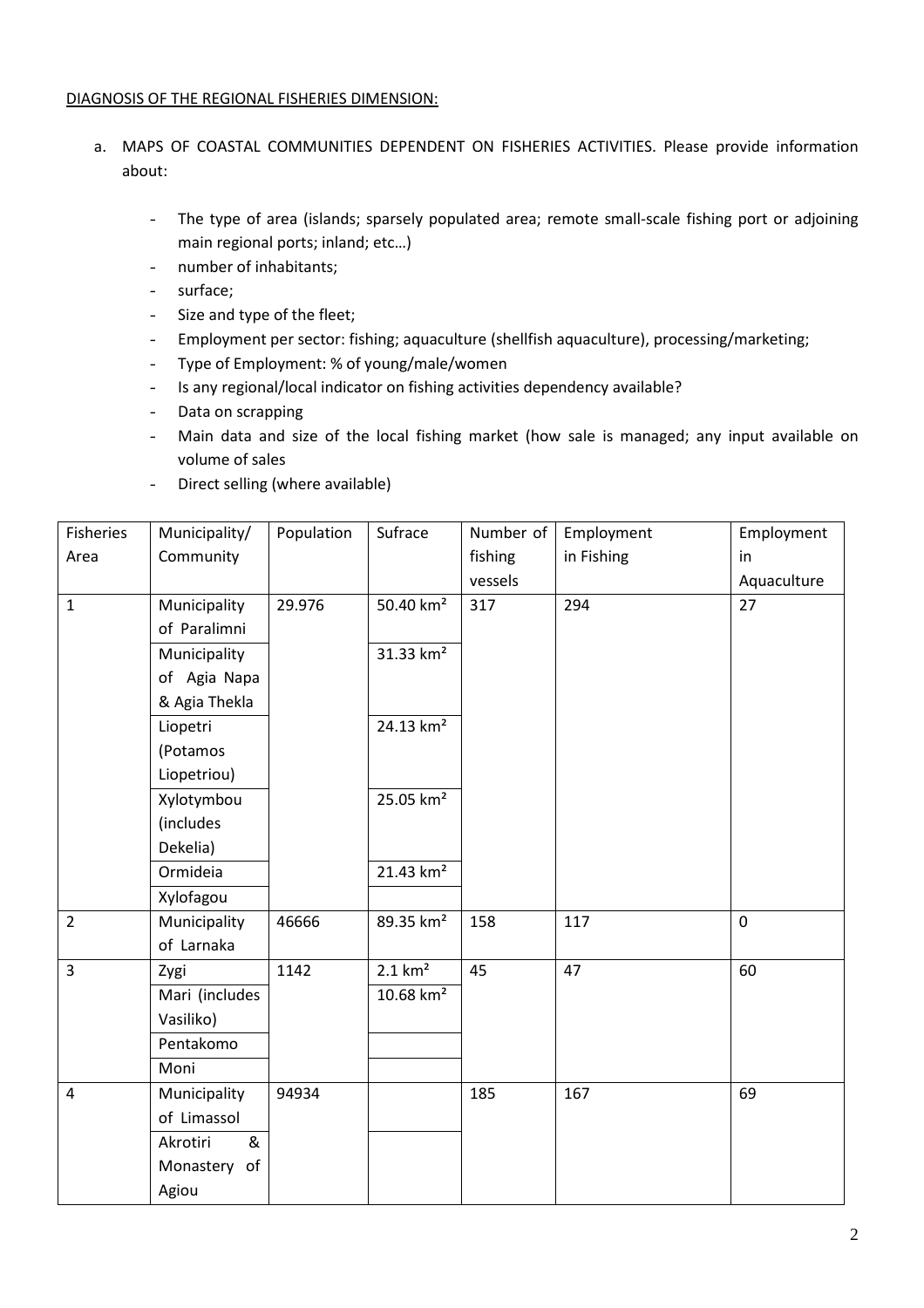|   | Nikolaou       |       |     |     |             |
|---|----------------|-------|-----|-----|-------------|
| 5 | Municipality   | 28892 | 103 | 115 | $\mathbf 0$ |
|   | of Pafos       |       |     |     |             |
|   | Municipality   |       |     |     |             |
|   | Peyias &<br>of |       |     |     |             |
|   | Agios          |       |     |     |             |
|   | Georgios       |       |     |     |             |
|   | Peyias         |       |     |     |             |
| 6 | Kato Pyrgos    | 1715  | 34  | 35  | $\mathbf 0$ |
|   | Pomos          |       |     |     |             |
|   | (includes      |       |     |     |             |
|   | Paliampela)    |       |     |     |             |
| 7 | Prodromi       | 585   | 43  | 54  | $\mathbf 0$ |
|   | (includes      |       |     |     |             |
|   | Latsi)         |       |     |     |             |

| CLASS/GENDER  | <b>FISHERIES</b><br><b>INSHORE</b> |        | <b>INSHORE FISHERIES (F)</b> |               | <b>MULTIPURPOSE</b> |            |
|---------------|------------------------------------|--------|------------------------------|---------------|---------------------|------------|
|               | (A,B,T)                            |        |                              |               |                     |            |
|               | <b>ASSISTANTS</b>                  | OWNERS | ASSISTANTS                   | <b>OWNERS</b> | OWNERS              | ASSISTANTS |
| <b>FEMALE</b> | 18                                 |        |                              |               |                     |            |
| MALE          | 274                                | 489    | 11                           | 367           | 15                  |            |
| <b>TOTAL</b>  | 292                                | 492    | 11                           | 369           | 15                  |            |

The Cyprus marine capture fishery (marine sub-sector) consists of the inshore fishery, the trawl fishery and the multipurpose fishery.

- The Inshore Fishery is practiced with small wooden boats of 6 to 12 m length overall (O.A.L), which mainly fish with bottom set nets and long lines (passive gears) and fish traps. In 2011 we had 500 licensed boats.
- The Trawl Fishery (mobile gears) consists of 12 bottom fishing trawlers. All of them are stern trawlers of steel or wooden hull. Four trawlers are licensed to operate in the waters of Cyprus, whereas the others exclusively operate in international waters in the Mediterranean.
- The Polyvalent Fishery is practiced with boats of about 16 m OAL in the waters of Cyprus and in international waters in the east Mediterranean. The polyvalent vessels fish with nets and bottom long lines but periodically also with surface long lines, fishing for swordfish/tuna. In 2011 we had 23 boats licensed for multipurpose fishing.

There is not any regional/local indicator available on fishing activities.

The permanent cessation of fishing activities of a fishing vessel can be achieved by the scrapping of a fishing vessel. Four trawls and 12 multipurpose vessels were destroyed.

The main resources exploited by the fisheries of Cyprus can be divided into two categories of fish species: the demersal and the large pelagics. Small pelagic species can not be considered as principal stocks. The demersal species are targeted by the inshore and the trawl fishery (Cyprus and international waters) and include the species *Spicara smaris, Boops boops, Mullus surmuletus, M. barbatus* and the groups Octapodidae, Mulluscs and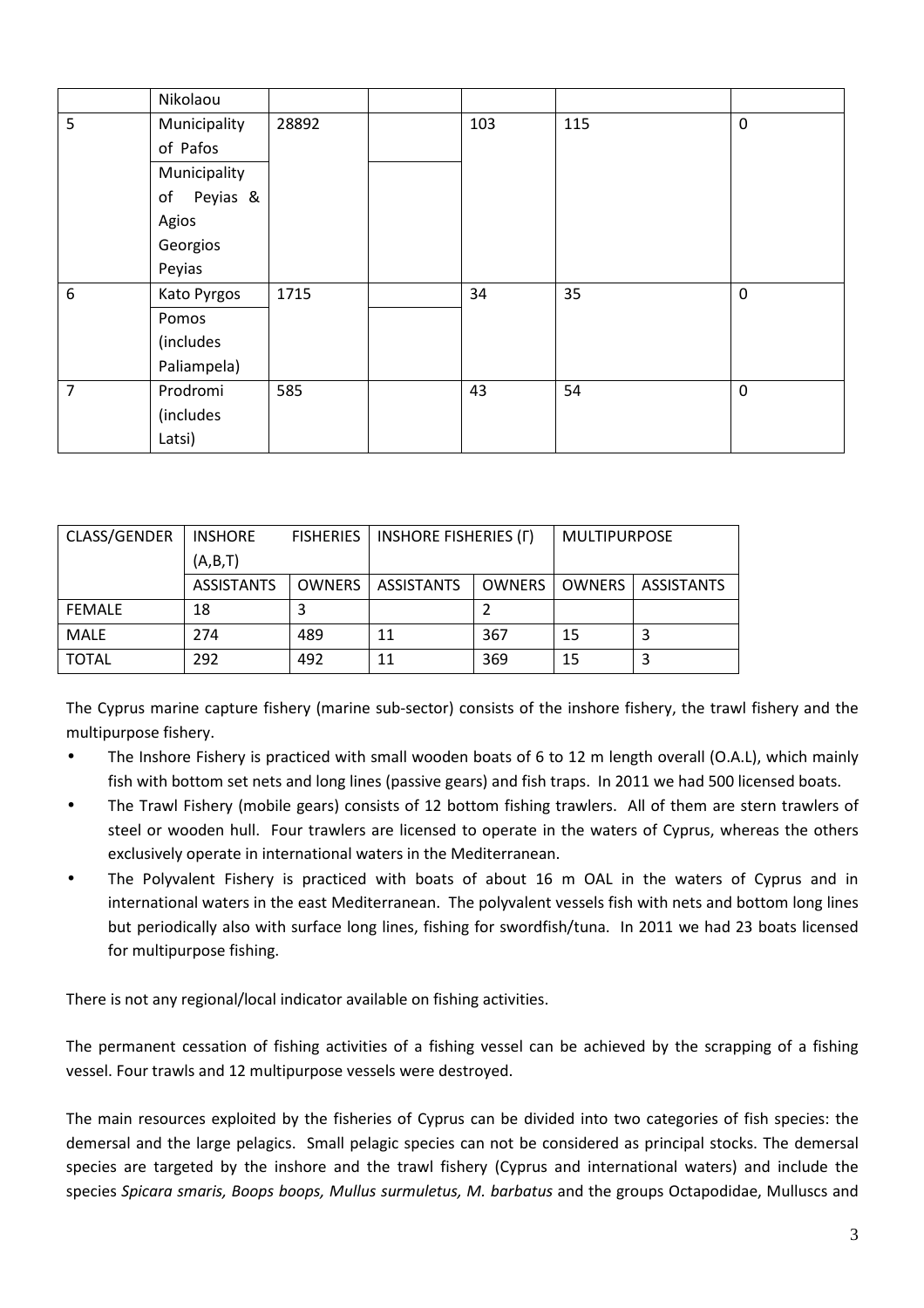other demersal species . The large pelagic species are targeted by the polyvalent fishery in the waters of Cyprus and the international waters of east Mediterranean and include the species *Thunnus thynnus, Xiphias gladius, and Thunnus alalunga*.

The total production of marine fisheries in 2009 is estimated about 1900 tons. The production of fish from coastal fisheries is estimated about 1000 tonnes (of which 10 tons came from the multipurpose vessels - reducing the scrapping of vessels), worth € 8 million production by trawling in the territorial waters reached 169 tonnes estimated value of € 578.671, and the production of trawl fishing in international waters to 269 tonnes, worth € 1,9 million production pelagic fish (tuna, swordfish and albacore tuna) reached approximately to 253 tons of the total value of €1.25.

Direct selling does not exist.

- b. MAPS OF MAIN FISHERIES AREAS. Please provide information about:
	- The type of area (Natura 2000; close to marine reserve or park; etc…)
	- Surface;
	- Volume of catches for the most representative species;
	- Volume of catches for the most representative species in % of European/national/regional average (where available);

The 5 Marine Protected Area Natura 2000 are: 1) Marine area "Nisia", 2) Area of "Kavo Greko", 3) Area of "Polis-Gialia|", 4) Marine Area "Moulia" and 5) Akrotiri Aspro-Petra tou Romiou. There is another one protected area, Lara-Toxeftra Reserve for the protection of Marine Turtles' breeding grounds. The total area of the above protected areas is about 60 km².

We do not have the volume of catches for the most representative species and is not available the % of those catches in European/national/regional average in these 5 areas because are protected areas and fishing is forbitten.

- c. GATHERING DATA ON REGIONAL PLANS. Please provide information about:
	- legal framework covering regional management plans for the sustainable exploitation of fisheries resources (hierarchy and links with national and European legislation; any possible legal problem etc…); English version

The national fisheries legislation is : a) Cyprus Fisheries Law (Chapter 135 and subsequent amendments of 1961 to 2007) and b) National Fisheries Regulations 1990-2009 (based on Article 6 of the Fisheries Law).

The National and Community legislation provide for a number of management measures for the regulation of the Cyprus fisheries, including:

- Restrictive access to the fisheries (limited number of licenses for each fleet segment)
- Effort control
	- Restrictions on the use of fishing gears (quantities, soaking time, depth and distance off shore)
	- Restriction of number of fishing days
	- Regulation of fishing capacity (scrapping, assignment for other uses than fishing, engine restrictions, ceiling of the fleet vessel register).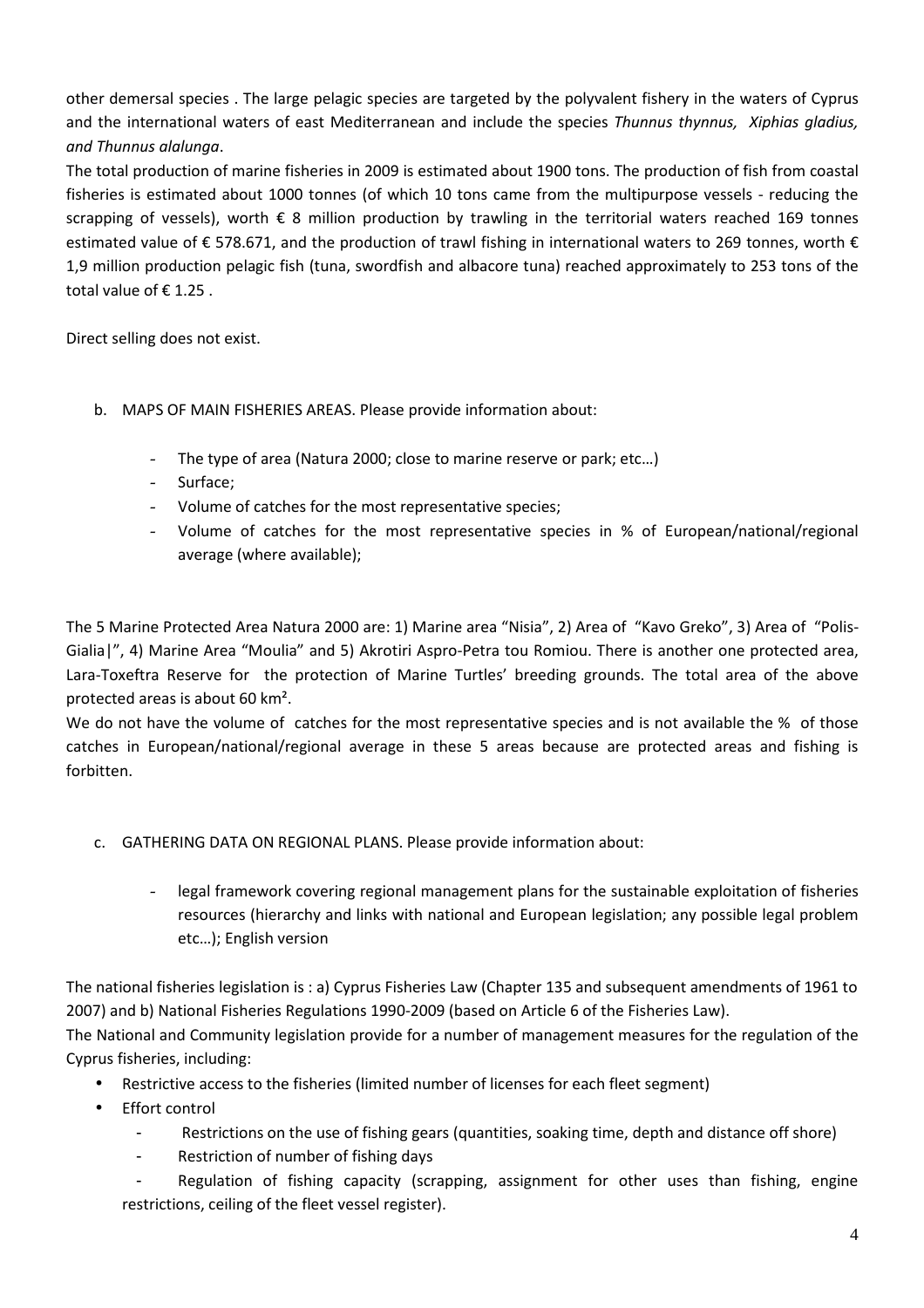- Market restriction measures: minimum landing sizes.
- Technical conservation measures: minimum mesh sizes and type of nets or longlines
- Seasonal and area closures.

The national management measures employed within the territorial waters for each fishery, in addition to the measures imposed by the Community legislation, are mainly based on the *Adjustment Plan* (see Section 6). More specifically, the national management measures imposed for each fleet segment are the following:

#### **Small scale inshore fishery**

- Restriction of the maximum number of licenses. Since 2008 assignment of licensed fishermen in 3 categories (A, B, C), based on their fishing activity and certain criteria. Licenses A&B restricted up to 500 and Licenses C restricted up to 1200. [*Legal base: Article 13 (3) (a) (i) of Fisheries Law (Chapter 135 and Laws from 1961 to 2007].*
- Change of activity. 58 small scale fishing vessels have changed their activity during 2010-2011. *This measure is part of the Adjustment Plan, aiming the reduction of fishing licenses [Section 4.4 of Adjustment Plan].*
- Restriction of maximum licenses of category C at 30%. *This measure is part of the Adjustment Plan, aiming the reduction of fishing licenses [Section 4.4 of Adjustment Plan].*
- Restrictions on the use of fishing gears depending on the fishing license category.
	- For licenses A & B:
		- $\circ$  Until 10<sup>th</sup> of March 2011, minimum mesh size of nets was set at 32mm (open mesh size). [Legal base: [Article 13 (3) (a) (ii) of Fisheries Law (Chapter 135 and Laws from 1961 to 2007) and relevant decision]. **From 10th March 2011 minimum mesh size of nets is set at 38mm for all types of nets (twine or monofilament), measured in accordance with Regulation (EC) No. 517/2008**. (Legal base: [Administrative Act 70/2011- Decision based on Article 13(3)(a)(ii) of Fisheries Law]. *The increase of the minimum mesh size is one of the measures of the Adjustment Plan (Section 4.2.1 – Use of more selective tools)*
		- o Maximum length of nets for boats with license B, independently of the number of fishermen onboard: 3000m. [Legal base: Fisheries Regulations 1990-2009, Regulation 21 (4)].
		- o Maximum length of nets for boats with license A: 5000m (even in the case of a third fisherman on-board) [Legal base: Fisheries Regulations 1990-2009, Regulation 21 (3)].
		- o Restrictions on the time and duration of fishing, depending on type of nets and area. [Fisheries Regulations 1990-2009, Regulation 8(1)].
		- o Restriction on the allowable fishing depth of nets from  $1<sup>st</sup>$  of June 30 September each year at 5 m [Fisheries Regulations 1990-2009, Regulation 8(2)]
	- For licenses C:
		- $\circ$  Until 10<sup>th</sup> of March 2011 minimum mesh size of nets at 36mm (open mesh size) [Article 13 (3) (a) (ii) of Fisheries Law (Chapter 135 and Laws from 1961 to 2007) and relevant decision]. From  $10^{\text{th}}$ March 2011 minimum mesh size of nets is set at 38mm, measured in accordance with Regulation (EC) No. 517/2008. (Legal base: [Administrative Act 70/2011- Decision based on Article 13(3)(a)(ii) of Fisheries Law]. *The increase of the minimum mesh size is one of the measures of the Adjustment Plan (Section 4.2.1 – Use of more selective tools)*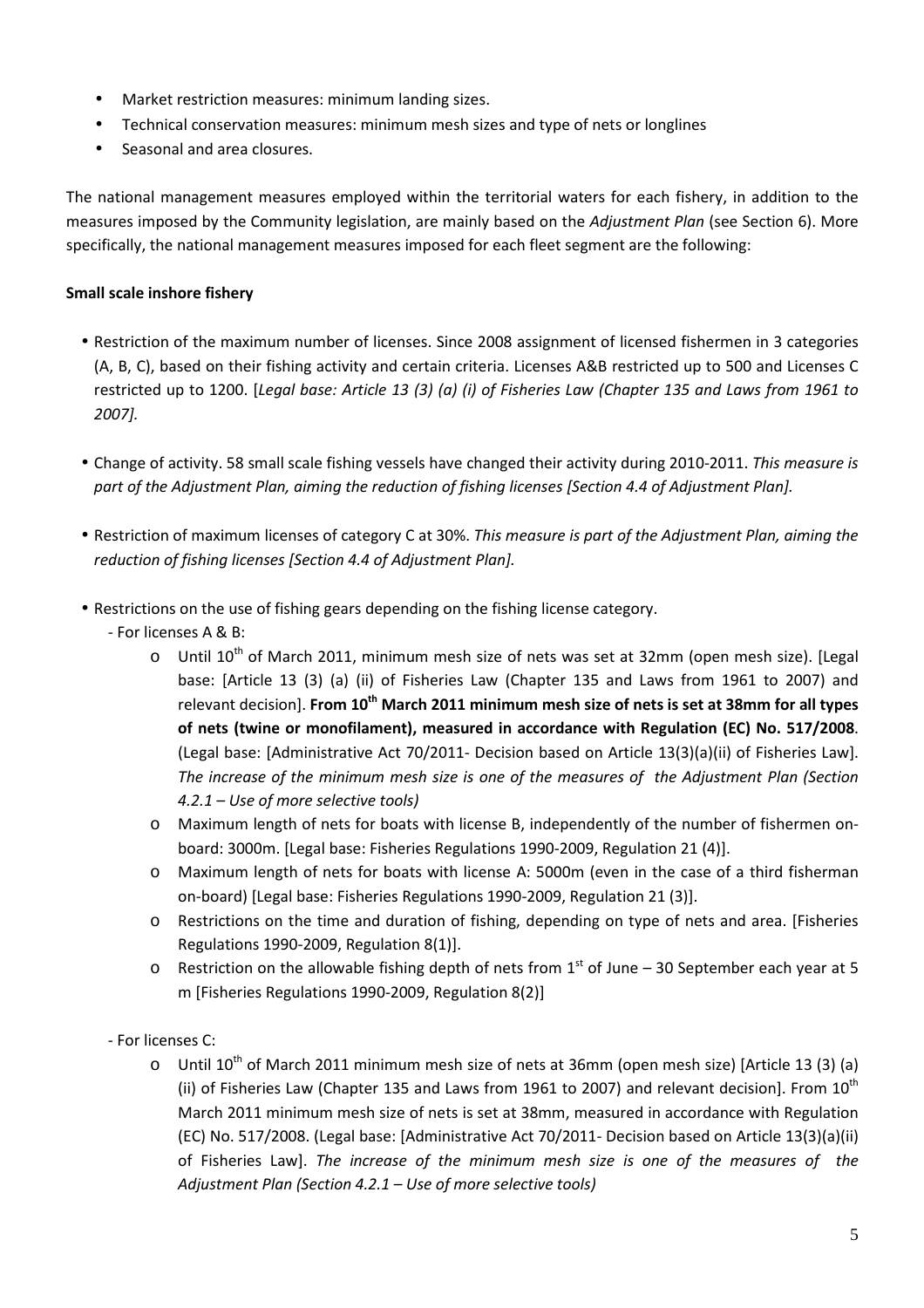- o Prohibition of the use of monofilament nets [Article 13 (3) (a) (ii) of Fisheries Law (Chapter 135 and Laws from 1961 to 2007) and relevant Decision].
- o Restriction on the use of set longlines: Maximum number of two with maximum number of 200 hooks [Article 13 (3) (a) (ii) of Fisheries Law (Chapter 135 and Laws from 1961 to 2007) and relevant Decision].
- o Prohibition of the use of surface longlines [Article 13 (3) (a) (ii) of Fisheries Law (Chapter 135 and Laws from 1961 to 2007) and relevant Decision].
- o Maximum length of nets: 600 m. [Article 13 (3)(e)(iii) of Fisheries Law (Chapter 135 and Laws from 1961 to 2007)].
- o Restriction of number of fishing days at 70 days annually, during weekends of certain months [Article 13 (3) (e) (i), (ii) of Fisheries Law (Chapter 135 and Laws from 1961 to 2007)].
- Control measures use of VMS

The use of VMS is compulsory to all professional fishing vessels with license of small scale inshore fishery A' and B' Category. [Fisheries Regulations 1990-2009, Regulation 10(A)].

## **Polyvalent vessels**

- **From 10th March 2011 minimum mesh size of nets is set at 38mm for all types of nets (twine or monofilament), measured in accordance with Regulation (EC) No. 517/2008.** [Administrative Act 70/2011- Decision based on Article 13(3)(a)(ii) of Fisheries Law].
- *It is noted that under the "Adjustment Programme for part of the Fishing Fleet of the Republic of Cyprus within the scope of Regulation (EC) 744/2008", which was approved by the European Commission, 12*  polyvalent vessels were permanently withdrawn in the period 2009-2010. Furthermore, there is a **reduction of fishing licenses of polyvalent vessels at 15%** (from a total of 25), for a period of at least 4 years. *This measure is part of the Adjustment Plan, aiming the reduction of fishing licenses [Section 4.4 of Adjustment Plan].*
- Control measures use of VMS The use of VMS is compulsory to all professional fishing vessels with polyvalent license (even less than 15m length). [Fisheries Regulations 1990-2009, Regulation 10(A)].

# **Bottom Trawl Fishery**

- Restriction of the maximum number of licenses [*Article 13 (3) (a) (i) of Fisheries Law (Chapter 135 and Laws from 1961 to 2007]*. Since 2006, the maximum number of licenses is restricted to 4 (see Section 7 for new restriction measure).
- Closed trawling period from 1st of June until the 7th of November [Fisheries Regulations 1990-2009, Regulation 21(1) (a)]
- Prohibiton of bottom trawling in the Zygi coastal area, at a distance of 3 nautical miles from the coast [Administrative Act 465/2008 - Order based on Article 5A of the Fisheries Law].
	- how to make compulsory the management plans for everybody (interregional & transnational dimension)?

Direct application through the European Council regulation (EC) No 1967/2006 of 21 December 2006: concerning management measures for the sustainable exploitation of fishery resources in the Mediterranean Sea, amending Regulation (EEC) No 2847/93 and repealing Regulation (EC) No 1626/94.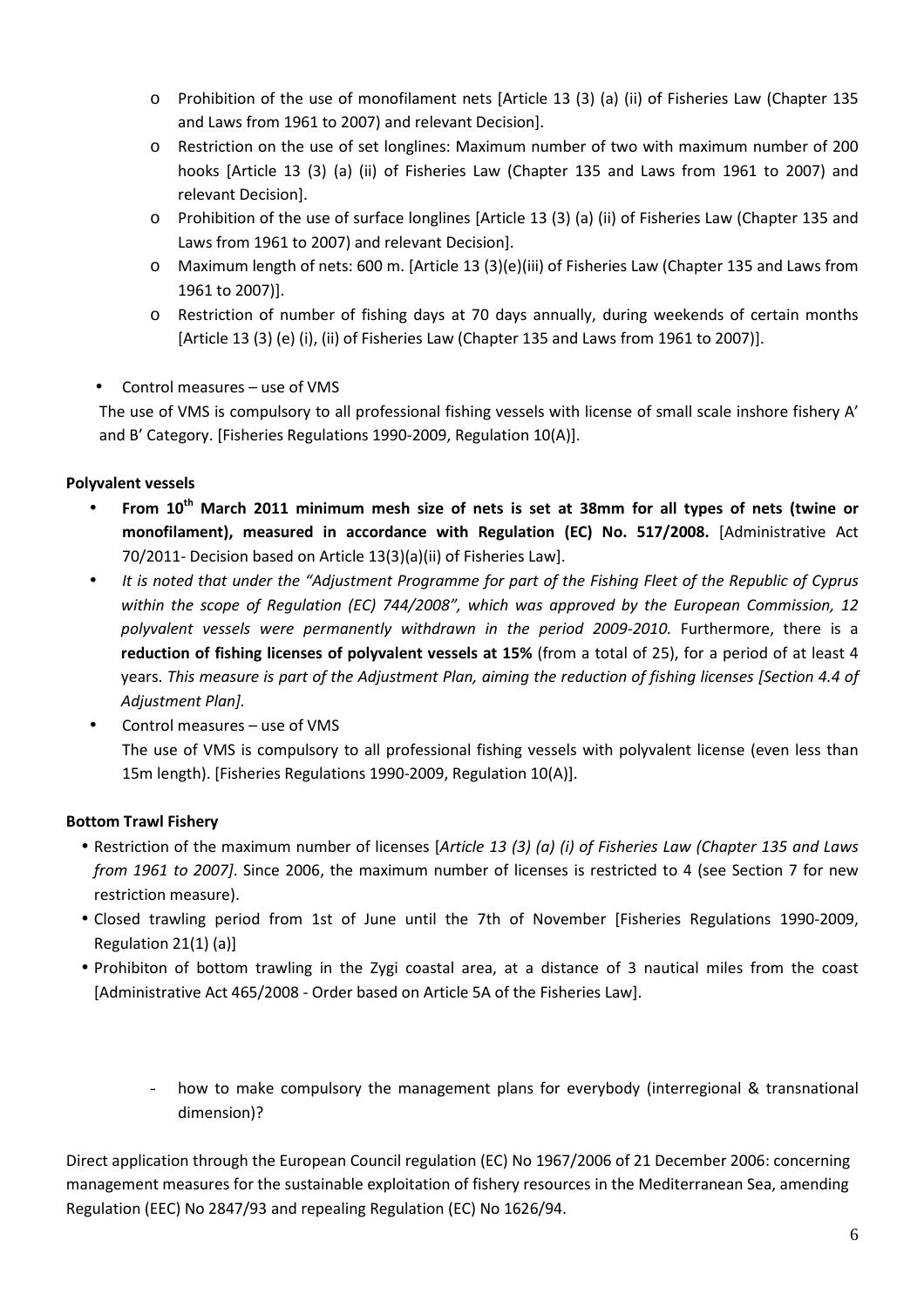any regional plans already implemented at regional level (duration of the plan; areas covered; procedure for selecting area; targeted resources; etc…);

The present Fishing Effort Adjustment Plan presents the measures programmed by the Department of Fisheries and Marine Research (DFMR) of the Ministry of Agriculture, Natural Resources and Environment of the Republic of Cyprus, which are aimed at reducing the fishing effort for all categories of professional vessels that are active in the territorial waters, under the exclusive control of the Republic of Cyprus. Under Article 21 of Regulation (EC) No. 1198/2006, the European Fisheries Fund 2007–2013 provides support in implementing the fishing effort adjustment plans or programmes. The present Fishing Effort Adjustment Plan is based on Article 21 (a) (v) of Regulation (EC) No. 1198/2006 (measures as referred to in Articles 9 and 10 of Regulation (EC) No. 2371/2002). The measures, which will be applied by the Republic of Cyprus in compliance with the Common Fisheries Policy, are aimed at recovering demersal and mesopelagic fishing stocks in the coastal zone of Cyprus and to adjust the fishing fleet to the availability of such stocks. Many of the most important stocks, of a high market value, are depleting and continue to be targeted by the professional fishing fleet in Cyprus (small scale coastal fishing vessels, multi-purpose vessels, territorial water trawlers).

type of consultation established with private sector and scientific world;

In order to finalise management plans the fishery department invite stakeholders for consultation.

- any documents or guide dealing with procedure for setting up, idea development and implementation of the plans in your region (if they are available);

A guide was created that is dealing with procedure for setting up, idea development and implementation of the plans in Cyprus. **Please find it in the attached documents.** 

- please indicate if any idea of interregional management plan is being explored. If it so, could you go through details about:
	- $\checkmark$  if any public consultation has been made to involve the private sector and scientific world before the launch of the management plans;

They invite the stakeholders and listen their ideas in a puplic consultation before the launch of the management plans.

 $\checkmark$  which joint methods allowed for selection of the fisheries areas (if this was the case);

They had consultancy services for setting of fishing areas from Lamans management services and they redact the offer on March 2006.

> $\checkmark$  who is responsible for management and follow-up of the plans (e.g. new interregional bodies; regional developments agencies; private organisation; etc…)

The Department of Fisheries and Marine Research (DFMR) is responsible for management and follow-up of the plans.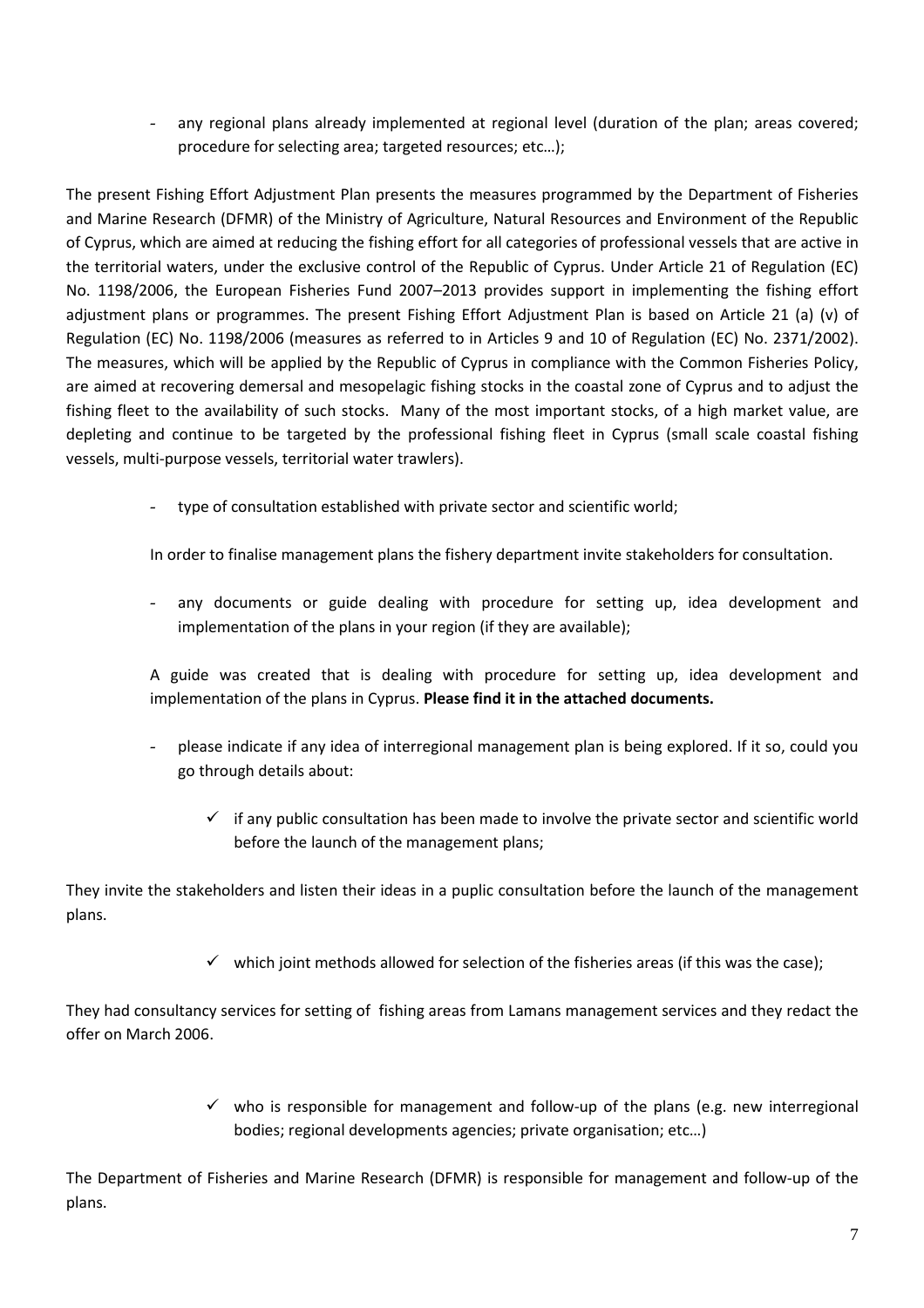- d. TOWARDS A NEW CONCEPTION OF FISHING ACTIVITIES AT REGIONAL LEVEL. Please provide information about:
	- any ex ante evaluation or study made to figure out how to better link fishing to ICZM and the local economy;

We have not done any ex ante evaluation or study to figure out how to better link fishing to ICZM and the local economy.

- any possible legal problems affecting coordination between fishing activities and all other activities playing a role in the coastal economy (e.g. tourism; energy production; environmental protection; marine transport; etc…)

No, we do not have any possible legal problems affecting coordination between fishing activities and all other activities playing a role in the coastal economy.

> - any experimentation underway of ICZM taking also into account fishing activities (please add further information about strategies and main objectives expected);

We have not done any experimentation underway of ICZM taking also into account fishing activities.

any Pilot action developed in your region to better link fishing to the local tourist economy;

We have not done any Pilot action developed in your region to better link fishing to the local tourist economy.

fisheries data collected in your GIS system if you have, or in a special database

There is not a GIS system. The department works with Vesel Monitoring System (VMS). The basic function of VMS is to provide reports of the location of a fishing vessel at regular intervals. VMS tracks the vessel movements and may provide information on its speed and course. The monitoring authorities can check a range of factors including whether the vessel operates in an area where fishing activities are not allowed, holds the necessary licenses and quotas to fish in the relevant area and whether it has sailed to a port without declaring its landings. VMS will not replace existing monitoring methods, but it will make them more effective by providing the authorities with the location of vessels suspected of having committed infringements thus enabling inspectors on patrol vessels to carry out checks at sea. Additionally, if suspected infringements are not immediately detected, irregularities can still be spotted later by cross-checking data. Satellite tracking devices ("blue boxes"), are installed on board vessels. These devices automatically send data to a satellite system which transmits them to a land base station which, in turn, sends them to the Fishing Monitoring Centre. The information received is monitored by cross-checking it with other data. On specific request, the Commission can have access to these data files to ensure that the Member States are fulfilling their monitoring obligations. All fishing vessels exceeding 15 meters in length have been equipped with blue boxes.

e. TERRITORIAL STRAND OF THE CFP: A NEW SCENARIO FOR FISHING. Please provide information about: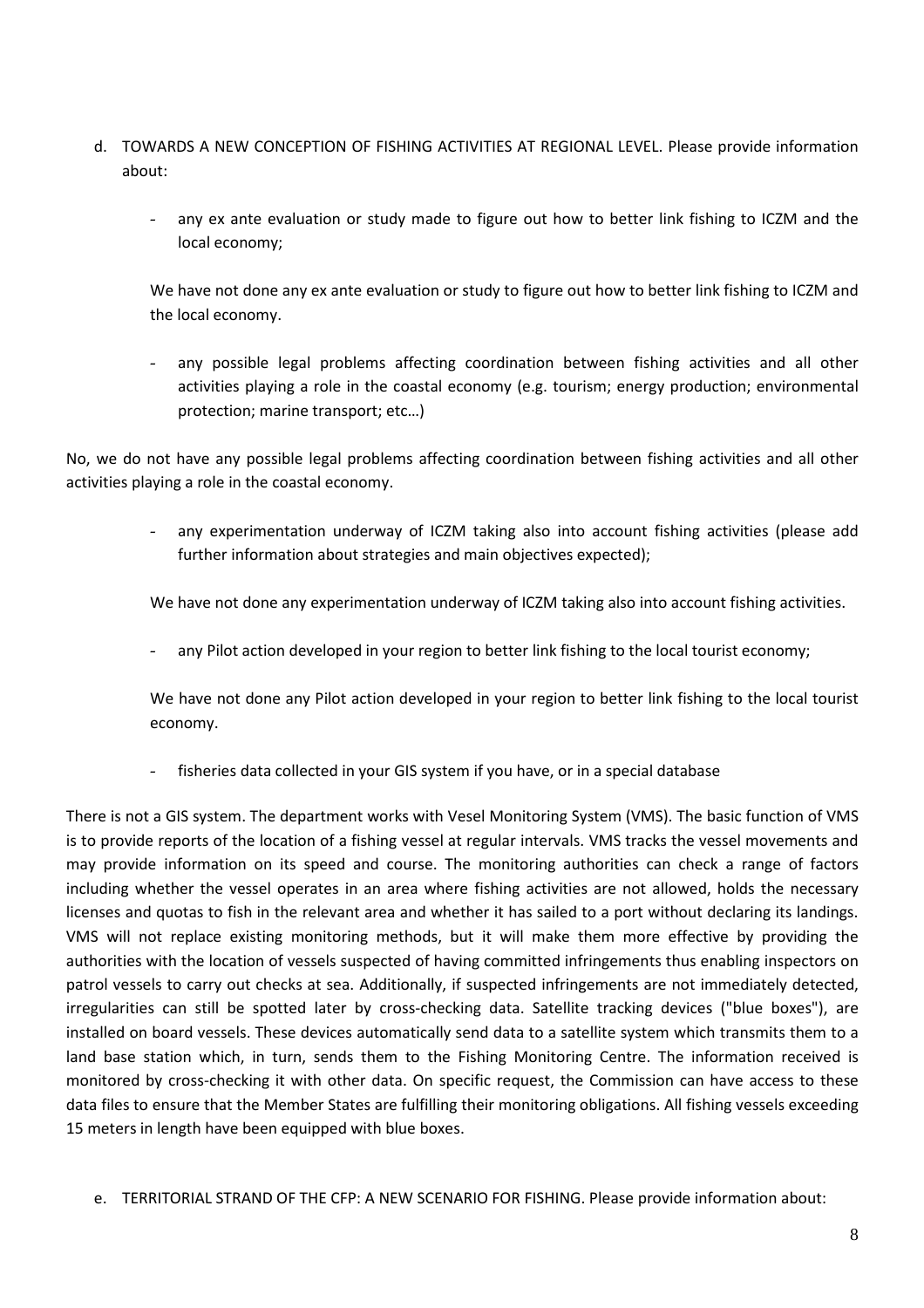- system at the basis of the implementation of Axis 4 in your country/region (who is responsible for what) how your region could improve its role in the implementation of the EFF/Axis 4;
- to what extent and how do regional and/or local government and their development strategy take into account Axis 4 and its eligible actions;
- any aspects you would like to change in Axis 4 management and elegible actions;
- what is your opinion about the current role played by Axis 4: should Axis 4 cover broader areas on 2014-2020? If it so, which criteria should be at the basis of their selection?
- any coordination done between the territorial strand of the CFP and the other European policies (namely relationships between ERDF/ESF/EARDF/EFF (Axis 4). Please provide concrete examples or make reference to debates/reflections developed in your region on this.
- adding value to fisheries and aquaculture/shellfish products and diversification activities (e.g. pescaturism; ittiturismo; etc). Please specifically focus on:
	- $\checkmark$  any specific national or local regulation supporting adding value and diversification;
	- $\checkmark$  local systems to adding value to fisheries and aquaculture and shellfish products: direct selling; marketing; participation in fisheries fairs; etc…
	- $\checkmark$  budget and the share of regional, national and European co-financing. If the activity is run under Axis 4 of the EFF, please add further information about:
		- nature of the partnership (role played by the FLAGs; level of involvement of the private sector etc…)
		- any project supporting Inter-Flags cooperation;

The Managing Authority (MA) is the Planning Bureau. The MA is responsible for managing and implementing the operational programme in accordance with the principle of sound financial management. The MA assigns the DFMR (which is the Intermediate body) specific tasks which are under the departments responsibilities as part of the OPF`s management scheme.

The Intermediate Body (IB) is the Department of Fisheries and Marine Research (DFMR). The department has the jurisdiction to manage and implement the programme properly.

The IB has the responsibility to

- 1. Inform the public about the schemes
- 2. Announce public notice for submitting proposals
- 3. Inform all interested parties about the schemes
- 4. Collect the proposals
- 5. Evaluate and select the proposals that are in line with the relevant criteria of each scheme
- 6. Approve or reject a proposal
- 7. Sign a contract with the beneficiaries
- 8. Track, evaluate and control the progress of a proposal
- 9. Pay the beneficiaries
- 10. Observe and control the beneficiaries to meet the terms of the signed contact before and after the payment

The IB consists of three Units: Co-ordination unit, Approval and follow-up unit and Verification and payment unit. All three units collaborate with each other for the implementation of the IM responsibilities based on the assigned procedures of the MA managing and control system, under which there is clear separation of each unit´s responsibilities. The Manager of the DFMR is the head of the IB and has the responsibility to supervise all units.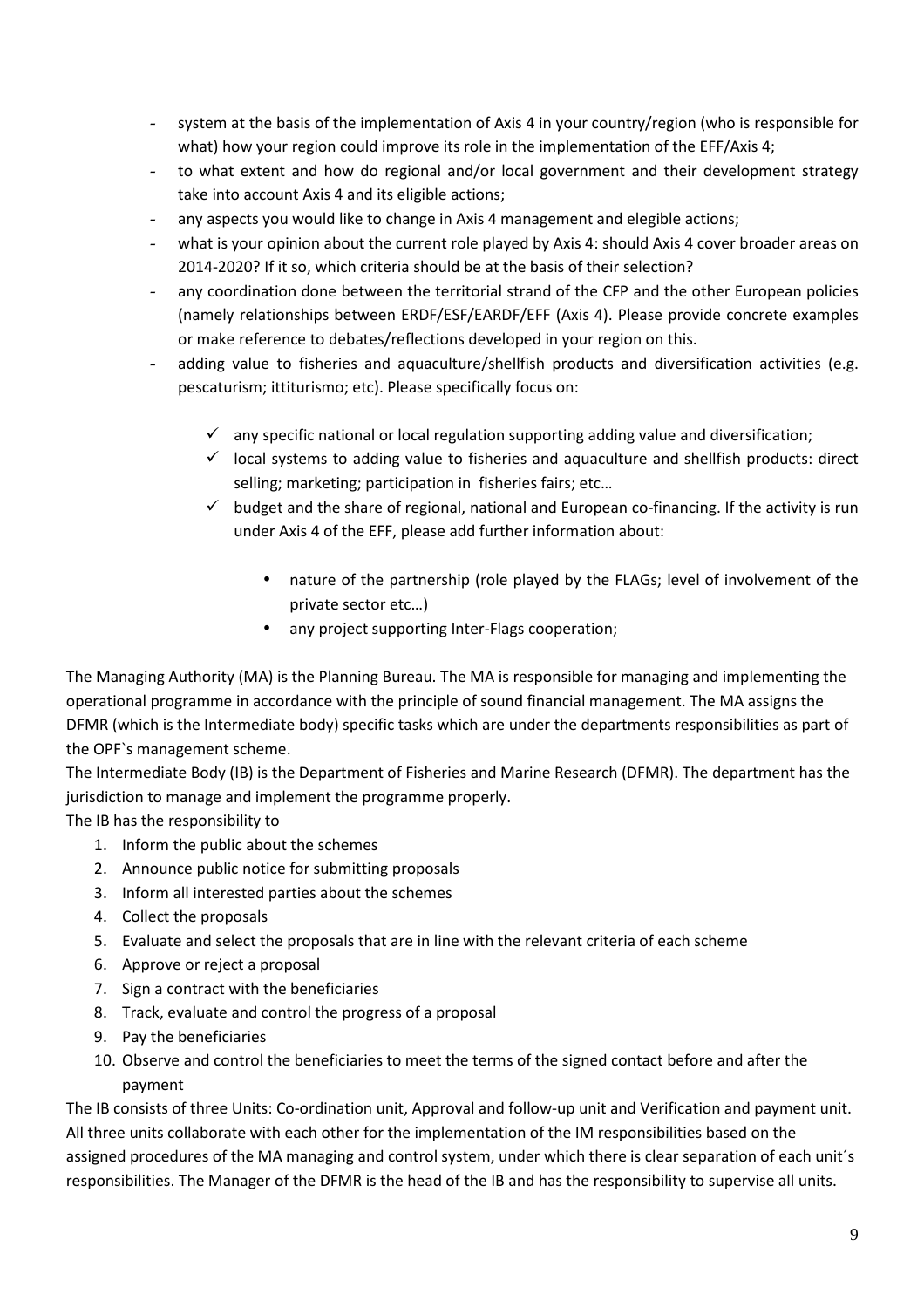The Audit Authority is the Internal Audit Service of the Republic of Cyprus. The audit authority has the responsibility to conduct controls on the IB for ensuring that the management and control system of the operational programme is functioning effectively and that the operations are carried out on the appropriate sample for on the basis of evaluation and verification.

The Treasury of the Republic of Cyprus is the Certifying Authority. The CA has the responsibility to prepare and submit statements of expenditure and payment to the Commission.

The Fisheries Local Action Group (FLAG) in Cyprus is Larnaka District Development Agency and is setting up and operating in the region of Larnaca District and Famagusta District (SE coast of Cyprus). The area is composed of 3 Municipalities and 5 Community Councils distributed across the Larnaca (West) and Famagusta (East) districts. Hosting 8 of the 13 fisheries shelters of the Island, 49% of Cypriot fishermen live in this area. Valuing the local potential, improving the attractiveness and the Quality of Life and Services are the main challenges of this area. The FLAG strategy will focus on four main priorities: the balanced development of the local economy; improving the attractiveness of the area; enhancing the competitiveness of fisheries products and services; and developing the skills of the area's inhabitants.

The only district of cyprus that participates in the Axis 4 is the Larnaca District.

Organizations in the partnership: Community Councils, Municipalities, Commercial and Industrial Chamber of Larnaca, Association of Cypriot Fishermen, Women association of rural Larnaca. No Municipalities in LEADER but 4 of the Community Councils participate in LEADER.

Axis 4 measures the development and improvement of the quality of life in fisheries areas, of which there is proof that the local economy depends on fishing activities. The measures to support sustainable development of fisheries areas shall be implemented on a given territory by local entities or groups (the group) representing public and private partners from the various local relevant socio economic sectors. The group shall propose and implement an integrated local development strategy based on a bottom-up approach.

In my opinion Axis 4 should cover broader areas on 2014-2020 and the criteria should be the areas near the fisheries shelters, how many fishermen live in the area and the population of the area.

There are Development Agencies that are LAG of EARDF and at the same time are FLAG of EFF (Axis 4). Meanwhile they have programs and occupations that are relative with the ESF and ERDF for example Interreg programs. The Development Agency ensures that the various programs are complementary.

There is no specific national or local regulation whch supports added value and diversification.

There is no local systems of an added value to fisheries and aquaculture and shellfish products, they are on the way.

There is one FLAG in Cyprus under Axis 4 and the budget is 2 000 000€, the 50% is EFF and the other 50% is national funding.

The 60% on the decision voting level comes from private sector and the 20% from fisherman associations.

There are under preparation of international cooperation projects on pescaturism and diving trails.

### f. FINANCIAL ASPECTS. Please provide information about:

− Volume of public aid: